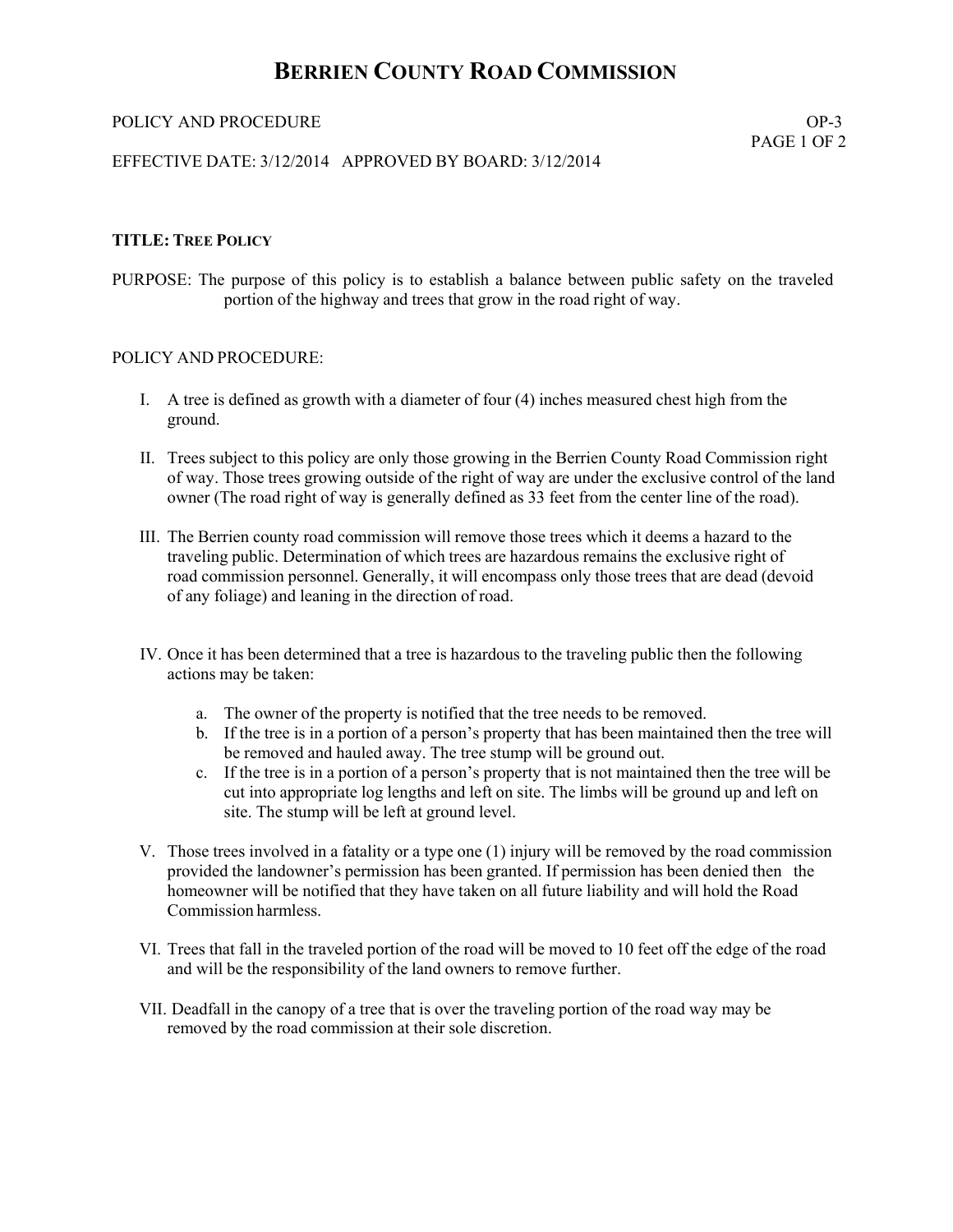# **BERRIEN COUNTY ROAD COMMISSION**

### POLICY AND PROCEDURE  $OP-3$

## EFFECTIVE DATE: 3/12/2014 APPROVED BY BOARD: 3/12/2014

- VIII. If a property owner seeks to have a tree that is located in the public right of way removed then a permit application for working in the right of way must be obtained. The road commission may waive the permit fee at its discretion.
- IX. Trees that have the possibility of hitting power lines or structures will not be taken down by the Road Commission. They are the exclusive responsibility of the property owner.